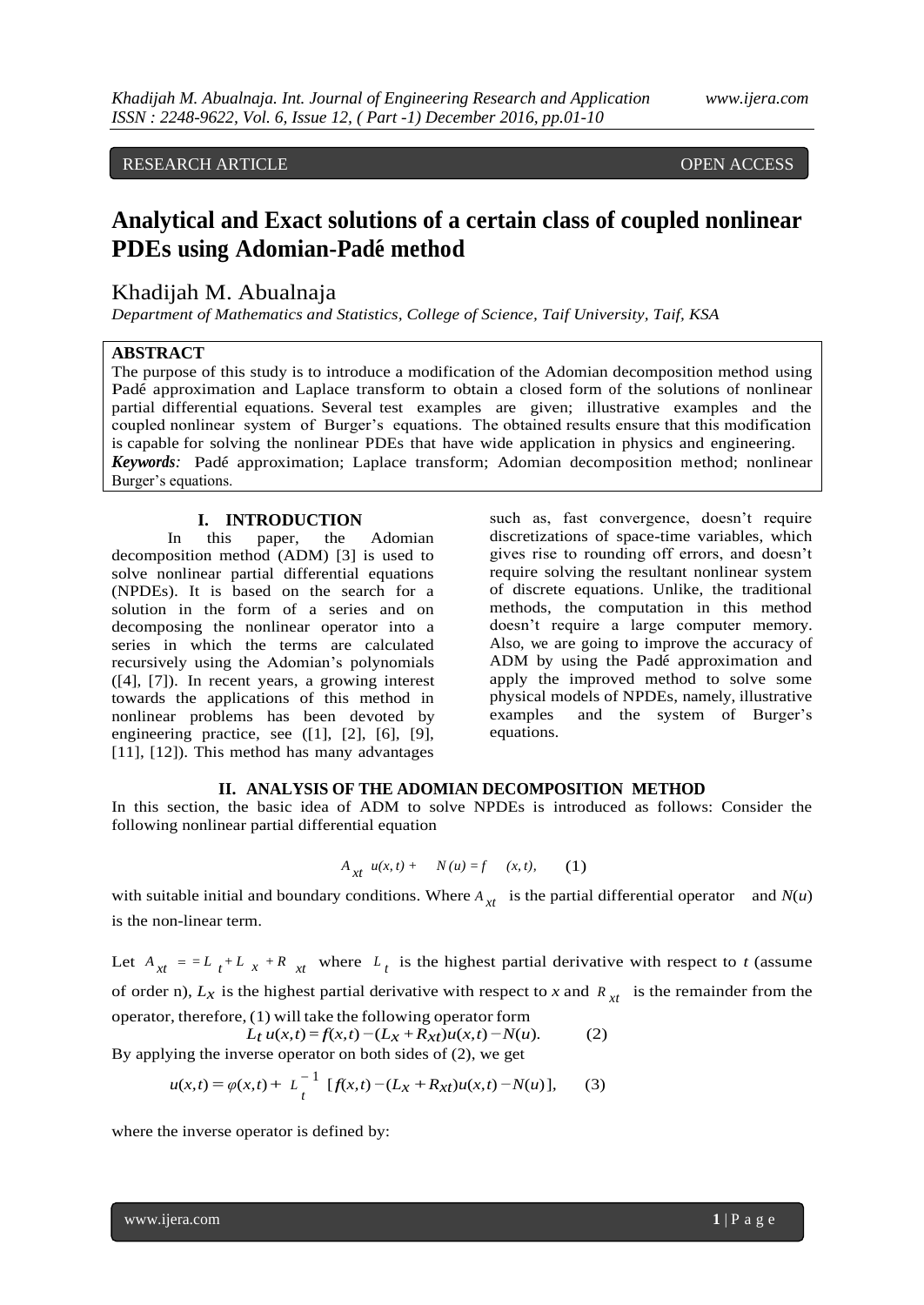$$
L_t^{-1}(.) = \int_{0}^{t} ... n - fold ... \int_{0}^{t} () dt ... dt,
$$

and  $\varphi(x, t)$  is the solution of the homogeneous differential equation  $L_t u(x, t) = 0$  with the same initial conditions of (1).

Now, ADM suggests that the solution can be expressed as an infinite series of the following form

$$
u(x,t) = \sum_{n=0}^{\infty} u_n(x,t) , \qquad (4)
$$

and the nonlinear term expanded in terms of Adomian's polynomials *n A*

$$
N(u) = \sum_{n=0}^{\infty} A_n,
$$
 (5)

where these polynomials are defined by the relation

$$
A_{n} = \frac{1}{n!} \int \frac{d^{n}}{d\lambda^{n}} N(\sum_{i=0}^{n} \lambda^{i} u_{i}^{j})_{\lambda = 0}, \quad n \ge 0.
$$
 (6)

Substituting from  $(4)$  and  $(5)$  in  $(3)$ , we obtain

$$
\sum_{n=0}^{\infty} u_n(x,t) = \varphi(x, t) + L_t^{-1} [f(x, t) - (L_x + R_x) \sum_{n=0}^{\infty} u_n(x,t) - \sum_{n=0}^{\infty} A_n],
$$

equating the similar terms in both sides of the above equation, we get the following recurrence relation

$$
u\{\mathbf{x}, \mathbf{t}\} = \phi\{\mathbf{x}, \mathbf{t}\} + L^{-1}_{t} [f(\mathbf{x}, t)]
$$
  

$$
u_n(x, t) = -(L_x + R_{xt})u_{n-1}(x, t) - A_{n-1} J, \qquad n \ge 1.
$$
 (7)

Now, we present some basic definitions of the Taylor series method, Padé approximation ([5], [13]), needed in the next sections of the paper.

#### **III. THE PADÉ APPROXIMANTS ON THE SERIES SOLUTION**

The general setup in approximation theory is that a function f is given and that one wants to approximate it with a simpler function g but in such a way that the difference between *f* and *g* is small. The advantage is that the simpler function *g* can be handled without too many difficulties, but the disadvantage is that one loses some information since *f* and *g* are different.

### **Definition 1.**

When we obtain the truncated series solution of order at least  $L+M$  in t by ADM, we will use it to obtain  $\overline{\phantom{a}}$ 

*(x,t) M*  $PA\left[\frac{L}{M}\right]$ L  $\vert L \vert_{(x,t)}$  Padé approximation for the solution  $u(x,t)$ . The Padé approximation ([4], [25]) are a particular

type of rational fraction approximation to the value of the function. The idea is to match the Taylor series expansion as far as possible.

We denote the PA 
$$
\left[\frac{L}{M}\right]
$$
 to R(x) =  $\sum_{i=0}^{\infty} a_i x^i$  by:  
PA  $\left[\frac{L}{M}\right](x) = \frac{P_L(x)}{Q_M(x)}$ , (8)

where  $P_L(x)$  is a polynomial of degree at most L and Q<sub>M</sub> (x) is a polynomial of degree at most M.

$$
P_{L}(x) = p_{0} + p_{1}x + p_{2}x^{2} + ... + p_{L}x^{L}, Q_{M}(x) = 1 + q_{1}x + q_{2}x^{2} + ... + q_{M}x^{M}.
$$
\n(9)

www.ijera.com **2** | P a g e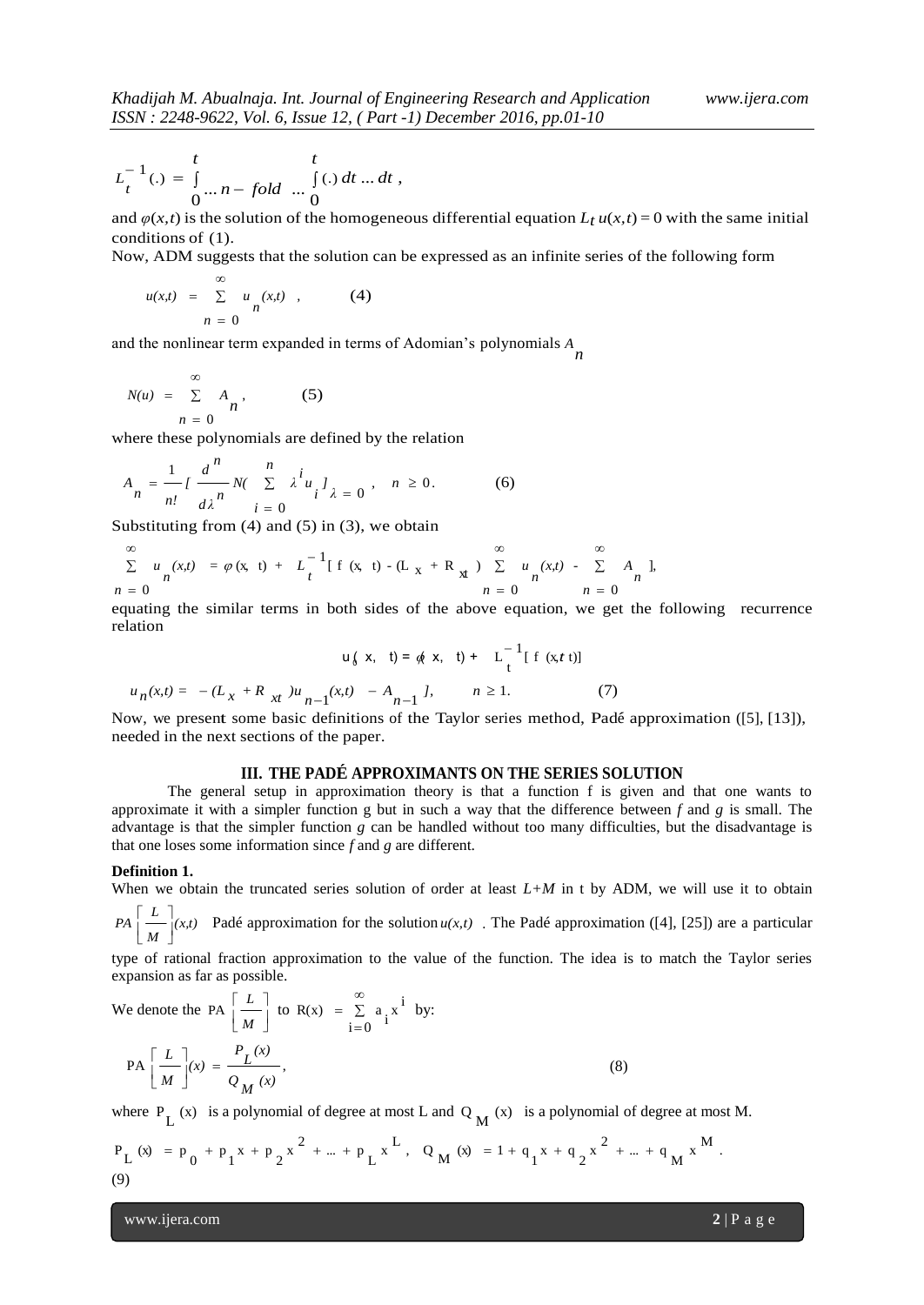To determine the coefficients of  $P_L(x)$  and  $Q_M(x)$ , we may multiply (8) by  $Q_M(x)$ , which linearizes the coefficient equations. We can write out (8) in more detail as:

(10)

$$
{}^{a}L+1 + {}^{a}L {}^{q}1 + \dots + {}^{a}L-M+1 {}^{q}M = 0,
$$
  
\n
$$
{}^{a}L+2 + {}^{a}L+1 {}^{q}1 + \dots + {}^{a}L-M+2 {}^{q}M = 0,
$$
  
\n
$$
{}^{a}L+M + {}^{a}L+M-1 {}^{q}1 + \dots + {}^{a}L {}^{q}M = 0,
$$
  
\n
$$
{}^{a}0 = P_{0},
$$
  
\n
$$
{}^{a}1 + {}^{a}0 {}^{q}1 = P_{1},
$$
  
\n
$$
{}^{a}2 + {}^{a}1 {}^{q}1 + {}^{a}0 {}^{q}2 = P_{2},
$$
  
\n
$$
{}^{a}L + {}^{a}L-1 {}^{q}1 + \dots + {}^{a}0 {}^{q}L = P_{L}.
$$
  
\n(11)

To solve these equations, we start with Eq.(10), which is a set of linear equations for all the unknown q's. Once the q's are known, then Eq.(11) gives an explicit formula for the unknown p's, which complete the solution. Each choice of L, degree of the numerator and M, degree of the denominator, leads to an approximant. The major difficulty in applying the technique is how to direct the choice in order to obtain the best approximant. This needs the use of a criterion for the choice depending on the shape of the solution. A criterion

which has worked well here is the choice of  $\left[\frac{2}{M}\right]$ J L  $\mathsf{L}$ M L

approximation such that *L*=*M*. We construct the approximation by built-in utilities of Mathematica in the following sections. If ADM truncated Taylor series of the exact solution with enough terms and the solution can be written as the ratio of two polynomials with no common factors, then the Padé approximation for the truncated series provide the exact solution. Even when the exact solution cannot be expressed as the ratio of two polynomials, the Padé approximation for the ADM truncated series usually greatly improve the accuracy and enlarge the convergence domain of the solutions.

# **IV. THE MODIFIED ALGORITHM OF ADM**

In spite of the advantages of ADM, it has some drawbacks. By using ADM, we get a series, in practice a truncated series solution. The series often coincides with the Taylor expansion of the true solution at point  $x = 0$ , in the initial value case. Although the series can be rapidly convergent in a very

small region, it has very slow convergent rate in the wider region we examine and the truncated series solution is an inaccurate solution in that region, which will greatly restrict the application area of the method. All the truncated series solutions have the same problem. Many examples given can be used to support this assertion [12].

Padé approximation [5] approximates any function by a ratio of two polynomials. The coefficients of the powers occurring in the polynomials are determined by the coefficients in the Taylor expansion. Generally, the Pade approximation can enlarge the convergence domain of the truncated Taylor series and can improve greatly the convergent rate of the truncated Taylor series [10].

The suggested modification of ADM can be done by using the following algorithm.

#### **Algorithm**

**Step 1.** Solve the differential equation using the standard ADM;

**Step 2.** Truncate the obtained series solution by ADM;

**Step 3.** Take the Laplace transform of the truncated series;

**Step 4.** Find the Padé approximation of the previous step;

**Step 5.** Take the inverse Laplace transform. This modification often gets the closed form of the exact solution of the differential equation. Now, we implement this algorithm to some

examples of linear and nonlinear differential

equations to illustrate our modification.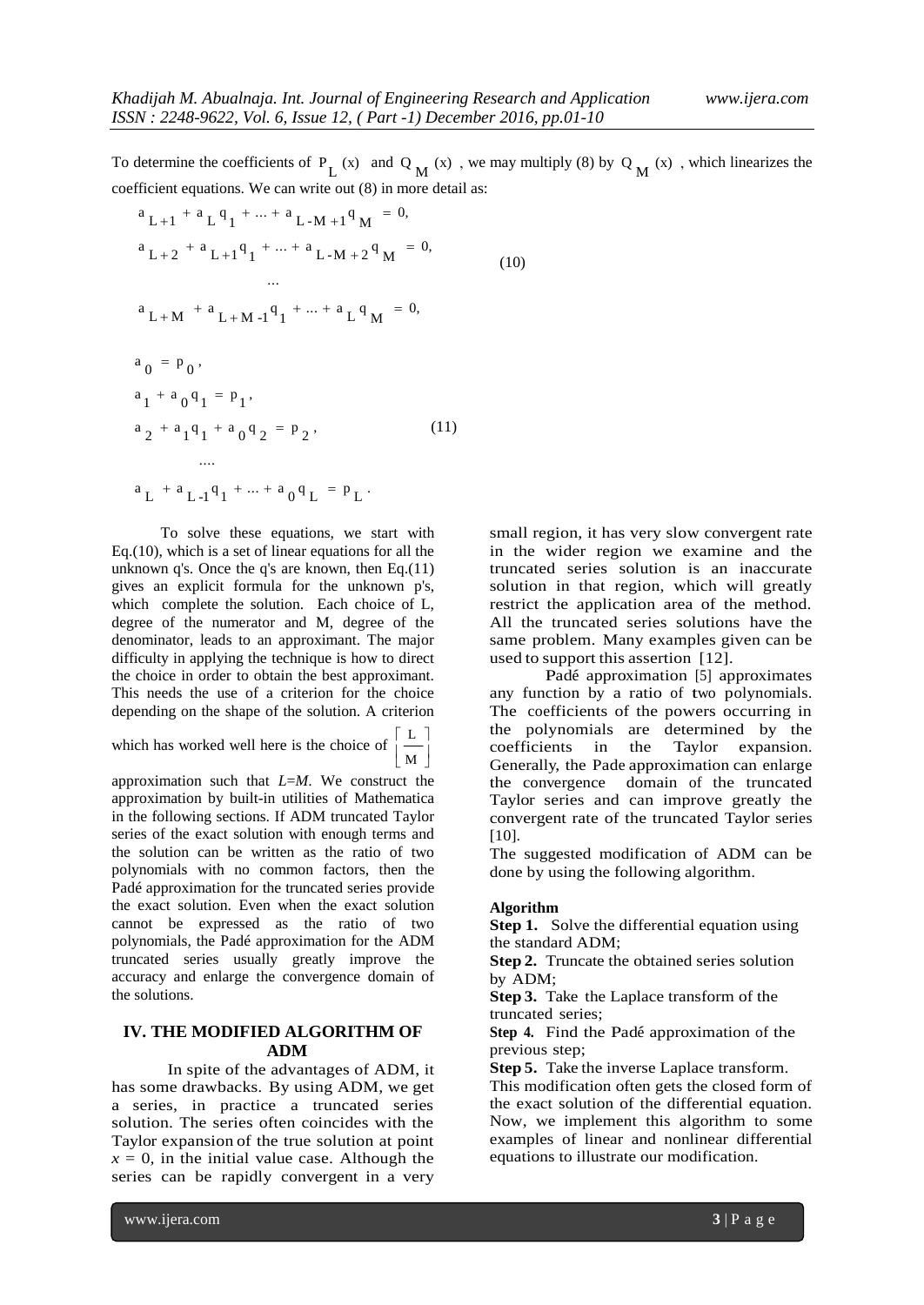## **V. ILLUSTRATIVE EXAMPLES**

**Example 1:**

Consider the following differential equation

$$
\frac{d^2u}{dt^2} + u = 0,\t(12)
$$

subject to the initial conditions  $u(0) = 0$ ,  $\dot{u}(0) = 1$ . We can rewrite (12) in an operator form as follows

 $L_t u(t) + u(t) = 0,$ (13)

where the differential operator  $L_t$  is  $L_t = \frac{a}{l_0^2}$ 2 *dt d*  $L_t = \frac{L}{2}$ .

By applying the inverse operator on (13) and using the initial conditions, we can derive

$$
u(t) = u(0) + tu_{t} (0) - L_{t}^{-1} u(t), \qquad (14)
$$

where the operator  $L^{-1}$  $L_t^{-1}$  is an integral operator and given by  $L_t^{-1}$  (.) =  $\iint_t^t$  $L_t^{-1}(.) = \iint_{\Omega} (.) dt dt$ 0 0  $\int_0^1(.) = \int_0^1(.) dt dt$ .

The ADM [3] assumes that the unknown solution can be expressed by an infinite series of the following form

$$
u(t) = \sum_{n=0}^{\infty} u_n(t) . \qquad (15)
$$

Substituting from (15), into (14) and equating the similar terms in both sides, we get the following recurrence relation

$$
u_0(t) = u(0) + tu_t(0), \qquad u_{n+1}(t) = -L_t^{-1} u_n(t), \qquad n \ge 0. \tag{16}
$$

Now, from the recurrence relationship (16) we obtain the following components of the solution *u*(t)  $u_0(t) = u(0) + tu_t(0) = t,$ 

$$
u_1(t) = -L_t^{-1} u_0(t) = \frac{-t^3}{3!},
$$
  
\n
$$
u_2(t) = -L_t^{-1} u_1(t) = \frac{t^5}{5!}, ...
$$
  
\n
$$
u_{n+1}(t) = -L_t^{-1} u_n(t) = \frac{(-1)^n t^{2n+1}}{(2n+1)!}.
$$

By the same procedure we can obtain the components of the solution. Therefore, the approximate solution can be readily obtained by

$$
u(t) \cong \varphi_n(t) = \sum_{k=0}^{n} \frac{(-1)^{k} t^{2k+1}}{(2k+1)!}.
$$
 (17)

Which is the partial sum of the Taylor series of the solution  $u(t)$  at  $t=0$ . Figure 1 shows the error between the exact solution  $u(t)$  and  $\varphi_5(t)$ , from this figure we can find that the error at  $t \in [0, 5]$  is nearly to 0, but at *t*<sup>∈</sup> [5,10] the error takes large values.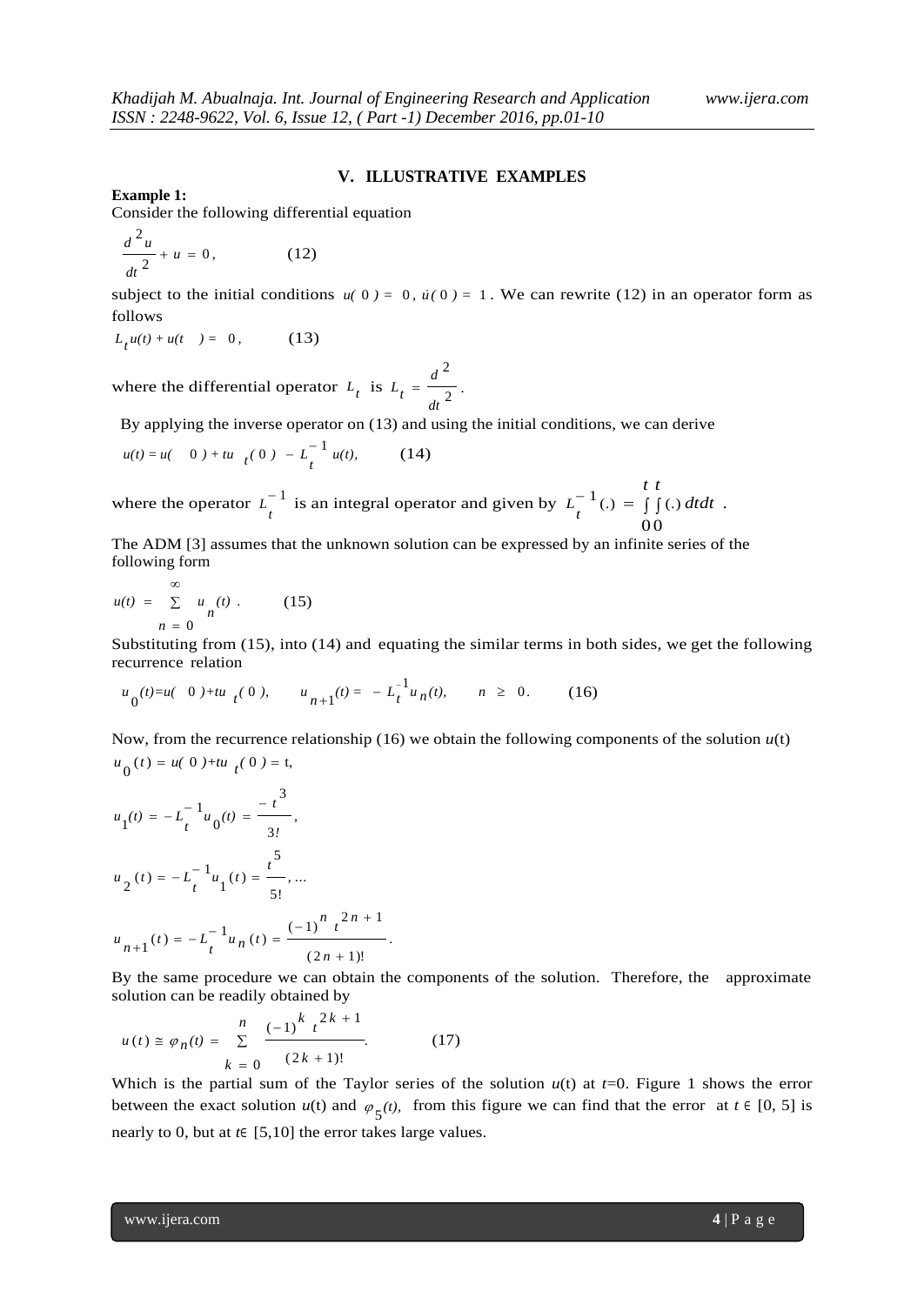

**Figure 1:** The error between the exact solution  $u(t)$  and the solution by ADM,  $\varphi_5(t)$ .

Now, because (12) is an oscillatory system, here we can apply Laplace transform [8] to  $\varphi_n(t)$  which yields

$$
\mathbb{E}[\varphi_n(t)] = \frac{1}{s^2} - \frac{1}{s^4} + \frac{1}{s^6} - \dots + \frac{(-1)^{n+1}}{s^{2n+2}}.
$$

For the sake simplicity, let *t*  $s = \frac{1}{s}$  then:

$$
\mathsf{E}[\varphi_n(t)] = t^2 - t^4 + t^6 - \dots + (-1)^{n+1} t^{2n+2}.
$$

Its  $\left\lceil \frac{n+1}{2} \right\rceil$ *n*  $\binom{n}{k}$ 1 1  $^{+}$  $\frac{n+1}{n+1}$  *J* Padé approximations with *n*>0 yields  $\left(\frac{n+1}{n+1}\right) = \frac{t^2}{1+t^2}$ . 2 1 1 *t*  $l = \frac{t}{t}$ *n*  $\int$ <sup>*n*</sup>  $^{+}$  $=$  $^{+}$  $^{+}$ 

Replace *s*  $t = \frac{1}{n}$ , we obtain  $\left[\frac{n+1}{n}\right]$ *n*  $\binom{n}{k}$ 1 1  $\ddot{}$  $\frac{+1}{-}$  *j* in terms of s as follows:  $\frac{1+s^2}{1+s^2}$ 1 1 *]*  $\binom{n}{k}$  $=$  $^{+}$ 

by using the inverse Laplace transform to  $\left\lceil \frac{n+1}{n} \right\rceil$ *n*  $\int$ <sup>*n*</sup> 1 1  $\ddot{}$  $+1$  we obtain the true solution of (12):  $u(t) = \sin(t)$ .

#### **Example 2:**

1

 $^{+}$ 

*n*

*s*

 $^{+}$ 

Consider the following nonlinear partial differential equation

 $u_{tt} - u_{xx} + 2uu_{t} = g(x,t) = -2\sin^{2}(x)\sin(t)\cos(t)$ , (18) with the initial conditions  $u(x, 0) =$  $\sin(x)$ *,*  $u_t(x,0) = 0$ *.* 

The exact solution of this equation is  $u(x, t) = \sin(x) \cos(t)$ .

First, to overcome the complicated excitation from the term  $g(x,t)$ , which can cause difficult integrations and proliferation of terms, we use the Taylor expansion of the function  $g(x, t)$  at  $t = 0$ , in the following form

$$
g(x,t) = \sum_{k=0}^{\infty} g_k(x)t^k = -2\sin^2(x)(t - \frac{2}{3}t^3 + \frac{2}{15}t^5 - \frac{4}{315}t^7 + \ldots),
$$

in this case, (18) reduces to the form

$$
u_{tt} - u_{xx} + 2u u_t = \sum_{k=0}^{\infty} g_k(x)t^k.
$$
 (19)

We can rewrite (19) in an operator form as follows

$$
L_t u - L_x u + N(u) = \sum_{k=0}^{\infty} g_k(x) t^{k},
$$
 (20)

www.ijera.com **5** | P a g e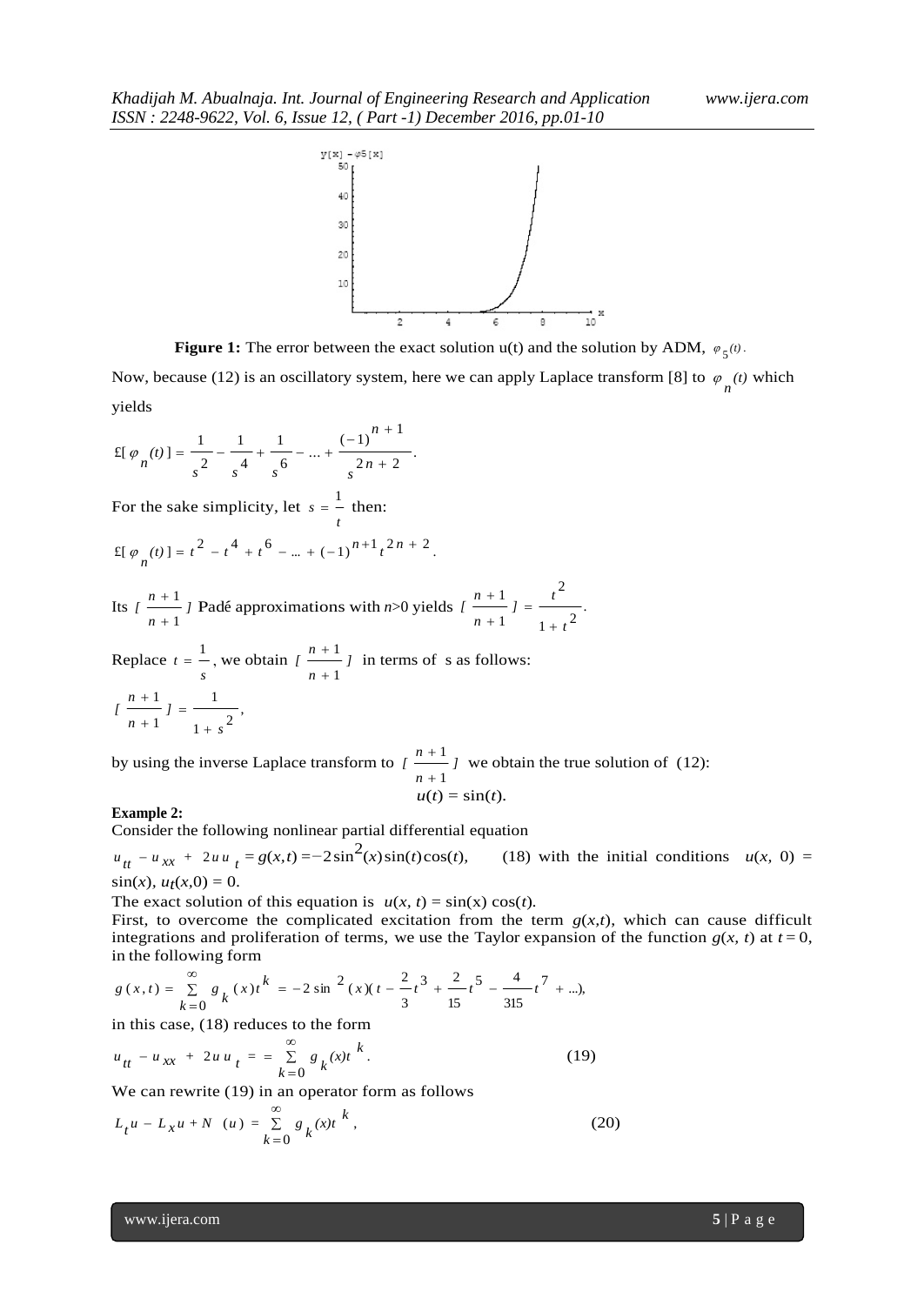where the differential operator  $L_t = \frac{Q}{2\epsilon^2}$ 2 *t t L*  $\hat{c}$  $=\frac{\partial^2}{\partial x^2}$  the nonlinear term is  $N(u) = 2uu_t$ . By applying the

inverse operator on (20) and using the initial conditions, we can derive

$$
u(x,t) = u(x,0) + tu_{t}(x,0) + L_{t}^{-1}[u_{xx} - N(u) + \sum_{k=0}^{\infty} g_{k}(x)t^{k}].
$$
 (21)

The ADM [3] assumes that the unknown solution can be expressed by an infinite series of the form (4) and the nonlinear operator term can be decomposed by an infinite series of polynomials, given by (5), where the components  $u_n(x, t)$ ,  $n \ge 0$  will be determined recurrently and  $A_n$  are the so-called Adomian's polynomials of  $u_0$ ,  $u_1$ ,  $u_2$ ,... defined by (6), these polynomials can be constructed for all nonlinearity according to algorithm set by Adomian.

Substituting from  $(4)$ ,  $(5)$  into  $(21)$  and equating the similar terms in both sides of the equation, we getthe following recurrence relation

$$
u_0(x, t) = u(x, 0), \qquad u_n + 1^{(x, t)} = L_t^{-1} \left[ u_{n x} - A_n + g_n (x) t^n \right], \qquad n \ge 0, \tag{22}
$$

where the first  $A_n$  Adomian's polynomials that represent the nonlinear term  $N(u) = 2uu_t$ are given by

$$
A_0 = 2u_0u_0t
$$
  
\n
$$
A_1 = 2(u_0u_{1t} + u_1u_{0t})
$$
  
\n
$$
A_2 = 2(u_2u_{0t} + u_1u_{1t} + u_0u_{2t})
$$
  
\n
$$
A_3 = 2(u_3u_{0t} + u_2u_{1t} + u_0u_{3t} + u_1u_{2t})
$$

other polynomials can be generated in a like manner.

Now from the recurrence relationship (22) we obtain the following resulting components

$$
u_0(x,t) = \sin (x),
$$
  
\n
$$
u_1(x,t) = \frac{-t^2}{2!} \sin (x),
$$
  
\n
$$
u_2(x,t) = \frac{t^4}{4!} \sin (x),
$$
  
\n
$$
u_3(x,t) = \frac{-t^6}{6!} \sin (x),
$$
  
\n
$$
u_4(x,t) = \frac{t^8}{8!} \sin (x),
$$
  
\n
$$
u_5(x,t) = \frac{-t^{10}}{10!} \sin (x).
$$

Having  $u_i(x,t)$ ,  $i = 0,1,2,...,n$ , the solution is as follows

$$
u(x,t) \; \cong \; \varphi_n(x,t) \; = \; \sum_{i=0}^{n-1} u_i(x,t) \,. \tag{23}
$$

In our calculations we use the truncated series  $\hat{\varphi}_4(x,t)$  to order  $t^8$ , i.e.,

$$
\hat{\varphi}_4(x,t) = (1 - \frac{t^2}{2!} + \frac{t^4}{4!} - \frac{t^6}{6!} + \frac{t^8}{8!}) \sin(x), \tag{24}
$$

which coincides with the first five terms of the Taylor series of the solution  $u(x, t)$  at  $t = 0$ . Here, we apply Laplace transformation to  $\hat{\varphi}_4(x,t)$ , which yields

$$
\pounds \left[ \hat{\varphi}_4(x, t) \right] = \left( \frac{1}{s} - \frac{1}{s^3} + \frac{1}{s^5} - \frac{1}{s^7} + \frac{1}{s^9} \right) \sin(x).
$$

For the sake simplicity, let *t*  $s = \frac{1}{s}$  then:

www.ijera.com **6** | P a g e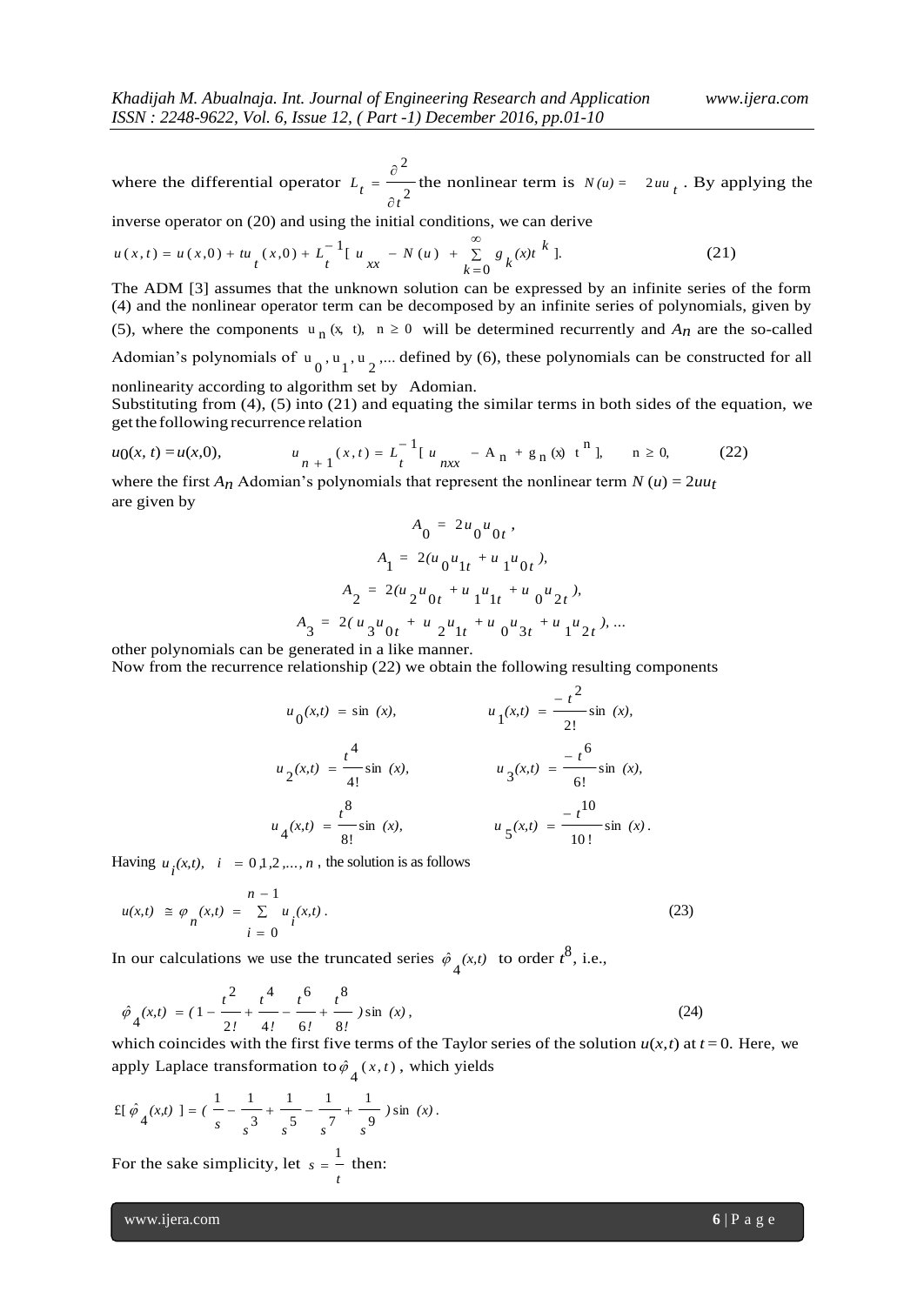$$
\pounds \left[ \hat{\varphi}_4(x, t) \right] = (t - t^3 + t^5 - t^7 + t^9) \sin(x).
$$

All of the  $\sum_{i=1}^{n}$ *M*  $\sum_{l}$   $\frac{l}{m}$  Padé approximants of the above equation with  $L > 0$ ,  $M > 1$  and  $L + M < 10$  yields

$$
\left[\frac{L}{M}\right] = \frac{t}{1+t^2} \sin(x).
$$
 Replace  $t = \frac{1}{s}$ , we obtain  $\left[\frac{L}{M}\right]$  in terms of s as follows:  

$$
\left[\frac{L}{M}\right] = \frac{s}{1+s^2} \sin(x).
$$

By using the inverse Laplace transform to  $\left\lceil \frac{L}{m} \right\rceil$ *M*  $\frac{L}{l}$  we obtain the true solution of (18)  $u(x, t) = \sin(x) \cos(t)$ .

# **VI. IMPLEMENTATION THE MODIFICATION OF ADM TO SYSTEM OF BURGERS' EQUATIONS**

Consider the following coupled nonlinear system of Burgers' equations

 *ut −uxx −*2*uux* +(*uv*)*x* = 0*,* (25)

$$
v_t - v_{xx} - 2vv_x + (uv)_x = 0, (26)
$$

subject to the following initial conditions

$$
u(x, 0) = v(x, 0) = \sin(x). \tag{27}
$$

Now, we will solve the system (25)-(27) by using the above algorithm as follows:

# **Step 1. Solve the system (25)-(27) by using ADM**

In this step, we apply ADM to the system  $(25)-(27)$ , so, we rewrite it in the following operator form

$$
L_{t}u - u_{xx} + N_{1}(u, v) = 0,
$$
 (28)

$$
L_{t} v - v_{xx} + N_{2}(u, v) = 0.
$$
 (29)

By using the inverse operator, we can write the above system (28)-(29) in the following form

$$
u(x,t) = u(x,0) + L_t^{-1} [u_{xx}] - L_t^{-1} [N_1(u,v) ], (30)
$$
  

$$
v(x,t) = v(x,0) + L_t^{-1} [v_{xx}] - L_t^{-1} [N_2(u,v) ], (31)
$$

where the inverse operator is defined by  $L_t^{-1}$  (.) =  $\int_t^t$  $L_t^{-1}(.) = \int_0^t (.) dt$ 0  $\int_0^1(.) = \int_0^1(.) dt$ , and the nonlinear terms  $N_1(u, v)$ 

and  $N_2(u, v)$  are defined by

$$
N_1(u, v) = -2uu_x + (uv_x, N_2(u, v) = -2vv_x + (uv_x).
$$
 (32)

The ADM suggests that the solutions  $u(x,t)$  and  $v(x,t)$  be decomposed by an infinite series of components

$$
u(x,t) = \sum_{n=0}^{\infty} u_n(x,t), \qquad v(x,t) = \sum_{n=0}^{\infty} v_n(x,t), \qquad (33)
$$

and the nonlinear terms defined in (32) are decomposed by the infinite series:

$$
N_1(u, v) = \sum_{m=0}^{\infty} A_{1m}, \qquad N_2(u, v) = \sum_{m=0}^{\infty} A_{2m}, \qquad (33)
$$

where  $u_k(x,t)$  and  $v_k(x,t)$ ,  $k \ge 0$  are the components of  $u(x,t)$  and  $v(x,t)$  that will be elegantly

determined, 
$$
A_{kn}
$$
 are called Adominan's polynomials and defined by  
\n
$$
A_{km} = \frac{1}{m!} \left[ \frac{d^m}{d\lambda^m} N_k \left( \sum_{i=0}^{\infty} \lambda^i u_i \right), \sum_{i=0}^{\infty} \lambda^i v_i \right]_{\lambda = 0}, \quad k = 1, 2, \quad m = 0, 1, 2, \dots
$$

www.ijera.com **7** | P a g e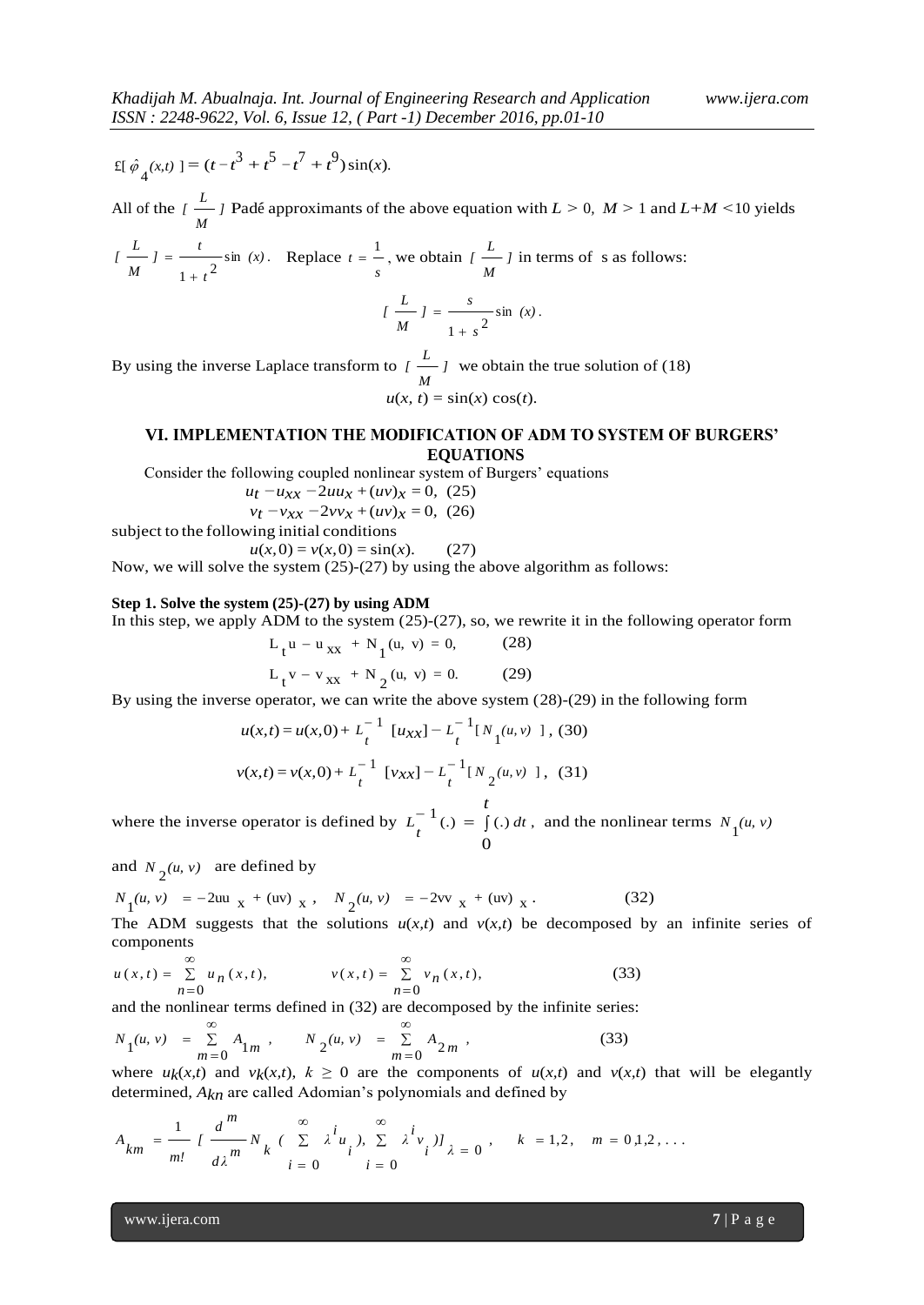From the above considerations, the decomposition method defines the components  $u_k(x,t)$  and *v<sub>k</sub>*(*x,t*) for  $k \geq 0$ , by the following recursive relations

$$
u_0(x,t) = u(x,0), \qquad u_{n+1}(x,t) = L_t^{-1} \left[ u_{n+1} - L_t^{-1} \right] \left[ A_{1n} \right], \tag{34}
$$

$$
v_0(x,t) = v(x,0), v_{n+1}(x,t) = L_t^{-1} [v_{nxx}] - L_t^{-1} [A_{2n}].
$$
\n(35)

This will enable us to determine the components  $u_n(x,t)$  and  $v_n(x,t)$  recurrently. However, in many cases, the exact solution in a closed form may be obtained.

For numerical comparison purpose, we construct the solutions  $u(x,t)$  and  $v(x,t)$ 

$$
u(x,t) = \lim_{n \to \infty} \frac{\Psi_n(x,t)}{n}, \qquad v(x,t) = \lim_{n \to \infty} \frac{\Theta_n(x,t)}{n},
$$

where

$$
\Psi_{n}(x,t) = \sum_{i=0}^{n-1} u_{i}(x,t), \qquad \Theta_{n}(x,t) = \sum_{i=0}^{n-1} v_{i}(x,t), \qquad n \ge 1.
$$
 (36)

Now, by using the above procedure to the system (25)-(26), we can derive the solution of this system as follows

$$
u_0(x, t) = \sin(x), \t v_0(x, t) = \sin(x),
$$
  
\n
$$
u_1(x, t) = -t \sin(x), \t v_1(x, t) = -t \sin(x),
$$
  
\n
$$
u_2(x, t) = \frac{t^2}{2!} \sin(x), \t v_2(x, t) = \frac{t^2}{2!} \sin(x).
$$

The rest of components of the iterative formulas (34)-(35) are obtained in the same manner using the Mathematica package version 5. Where the first Adomian's polynomials of  $A_{in}$ ,  $i = 1, 2$  are given by

$$
A_{10} = 2u_0u_{0x} - (u_0v_{0x} + v_0u_{0x}),
$$
  
\n
$$
A_{20} = 2v_0v_{0x} - (u_0v_{0x} + v_0u_{0x}),
$$
  
\n
$$
A_{11} = 2(u_0u_{1x} + u_1u_{0x}) - (u_0v_{1x} + u_1v_{0x} + v_0u_{1x} + v_1u_{0x}),
$$
  
\n
$$
A_{21} = 2(v_0v_{1x} + v_1v_{0x}) - (u_0v_{1x} + u_1v_{0x} + v_0u_{1x} + v_1u_{0x}).
$$

In the same manner, we can compute other components of  $A_{in}$ ,  $i = 1, 2$ .

#### **Step 2. Truncate the series solution obtained by ADM**

We have applied ADM by using the fourth order approximation only, i.e., the approximate solutions is

$$
u(x,t) \cong U(x,t) = \sum_{i=0}^{n-1} u_i(x,t) = (1 - t + \frac{t^2}{2!} - \frac{t^3}{3!} + \frac{t^4}{4!}) \sin (x),
$$
(37)  

$$
v(x,t) \cong V(x,t) = \sum_{i=0}^{n-1} v_i(x,t) = (1 - t + \frac{t^2}{2!} - \frac{t^3}{3!} + \frac{t^4}{4!}) \sin (x).
$$
(38)

The behavior of the error between the exact solution and the solution obtained by ADM in the regions  $0 \le x \le 1$  and  $0 \le t \le 5$  is shown in the figures (2 and 3). The numerical results are obtained by using fourth order approximation only from the formulas (34)-(35). From these figures, we achieved a very good approximation forthe solution ofthe system at the small values of time *t*, but at the large values of the time *t*, the error takes large values.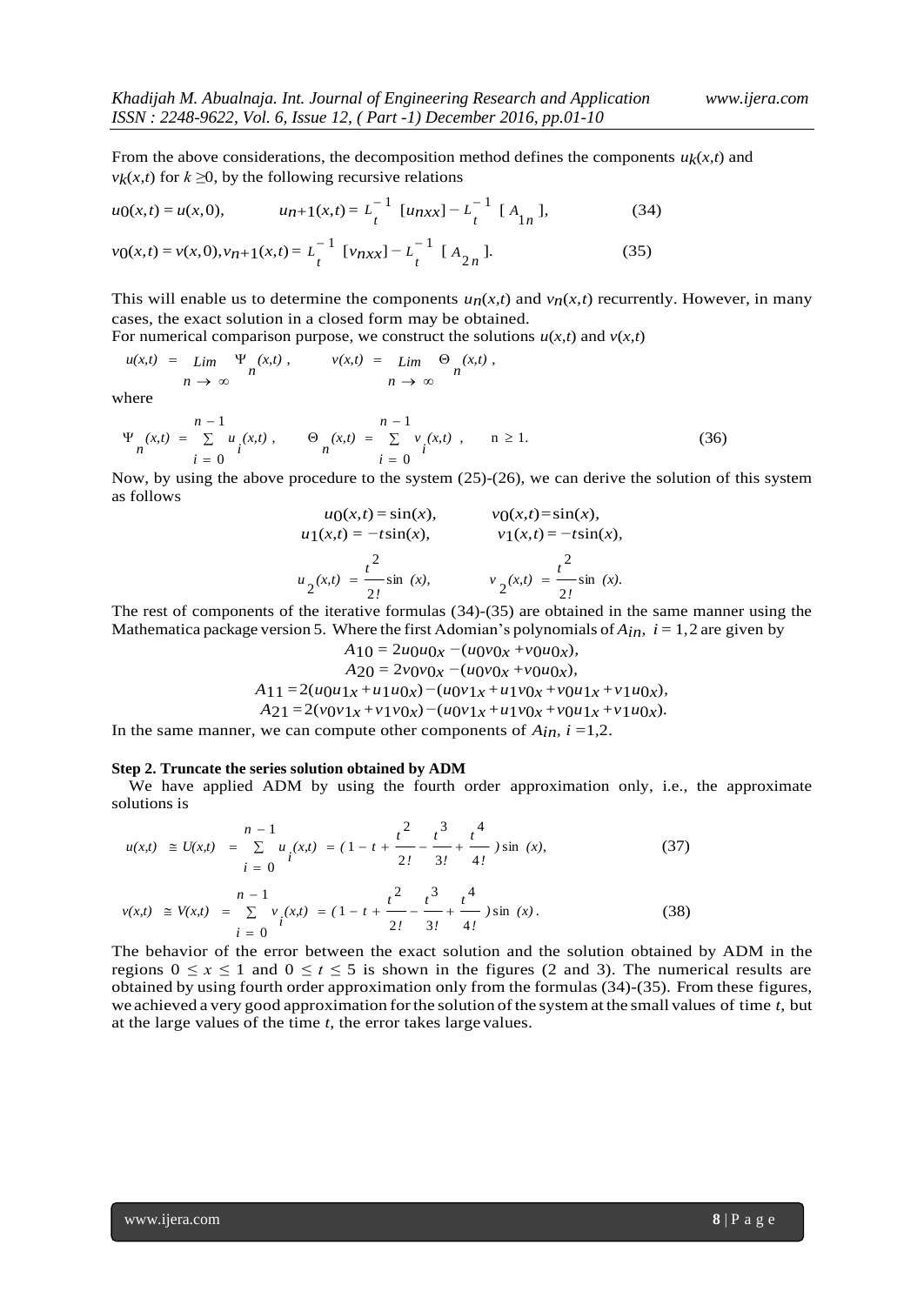

**Figure 2:** The error $-u = |u(x, t) - U(x, t)|$ .



**Figure 3:** The error $-v = |v(x, t) - V(x, t)|$ .

## **Step 3. Take the Laplace transform of the equations (37)-(38)**

$$
f[U(x, t)] = (\frac{1}{s} - \frac{1}{s^2} + \frac{1}{s^3} - \frac{1}{s^4} + \frac{1}{s^5}) \sin(x),
$$
 (39)

$$
E[V(x, t)] = (\frac{1}{s} - \frac{1}{s^2} + \frac{1}{s^3} - \frac{1}{s^4} + \frac{1}{s^5}) \sin(x), \qquad (40)
$$

For the sake simplicity, let *t*  $s = \frac{1}{s}$  then

$$
f[U(x, t)] = (t - t2 + t3 - t4 + t5) sin(x), \qquad (41)
$$

$$
f[V(x, t)] = (t - t2 + t3 - t4 + t5) sin(x).
$$
 (42)

**Step 4. Find the Pad´e approximation of the equations (41)-(42)** All of the  $\int$   $\frac{L}{l}$ *M*  $\frac{L}{L}$  Padé approximants of the above equation with  $L > 0$ ,  $M > 0$  yields

$$
\left\{\frac{L}{M}\right\} = \frac{t}{1+t}\sin(x).
$$

Replace *s*  $t = \frac{1}{\tau}$ , we obtain  $\left(\frac{L}{\tau}\right)$ *M*  $\frac{L}{L}$  in terms of s as follows:

$$
\left(\frac{L}{M}\right) = \frac{1}{1+s} \sin(x).
$$

www.ijera.com **9** | P a g e